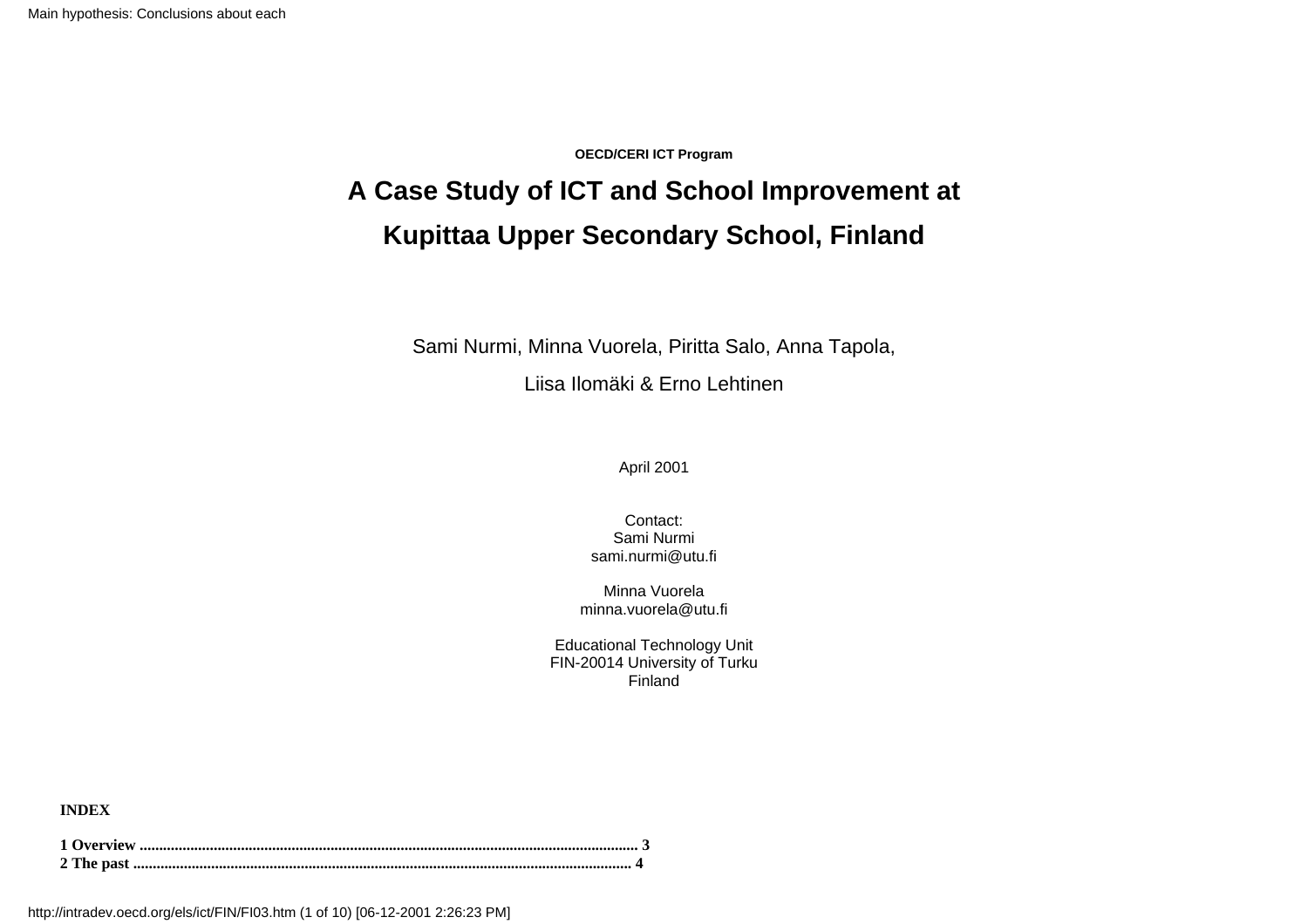# **3 The present**

## **................................................................................................................................ 6**

#### **1 Overview**

Kupittaa upper secondary school was founded in 1956. The school is located in the suburban area of the city of Turku close to the University campus and the Technology Center. The school has 356 students (aged 16-20 years); 120 (33,7 %) of them are girls, 236 (66,3 %) are boys. The staff consists of 32 teachers. 31 of them have a full-time job. The mean number of teaching hours per week per teacher is about 20-21.

The aim of Kupittaa school is to provide the students with the necessary readiness to university studies and higher vocational education. The main emphasis is on developing study motivation and co-operation. The aim is that the student to find his/her studies interesting and that they develop self-directed learners. Especially the students' all-round computer-science skills are emphasized at Kupittaa school.

Kupittaa school offers a wide spectrum of general education. Students can choose for example from a variety of foreign languages: English, Swedish, German, French and Russian. Some of the students can also practice their language skills in real life thanks to the school's international relations. The school takes part in the Comenius project together with an Irish and a Sardinian school. The school also participates in a nationwide project called KIMMOKE which aim is to develop the methods of language teaching in Finland. The school is responsible for the project's information and communication technology aspects.

Kupittaa school emphasizes the teaching of computer science and media. Thus the principal emphasize ICT skills and willingness to participate in development processes when choosing new teachers. The primary innovation in school is the IT and Media programme, which started in the fall of 2000. The aim of the ITM -programme is to provide studies for technology talented students and also produce future experts for the IT sector in the city of Turku. The ITM -studies is endorsed by the Department of Computer Science in the University of Turku, where the ITM -students can enroll along with their upper secondary school studies. The studies are also supported by a few IT sector companies in the city of Turku. Student selection for the ITM -prgramme is based on admission tests. Today there is a place for 25 students. The section offers 26 different courses, of which the students must include 16 in their curriculum.

The school offers also a wide spectrum of ICT courses for all its students. This means that all students are able to choose from ten given general ICT courses of the ITM -studies. There is

#### http://intradev.oecd.org/els/ict/FIN/FI03.htm (2 of 10) [06-12-2001 2:26:23 PM]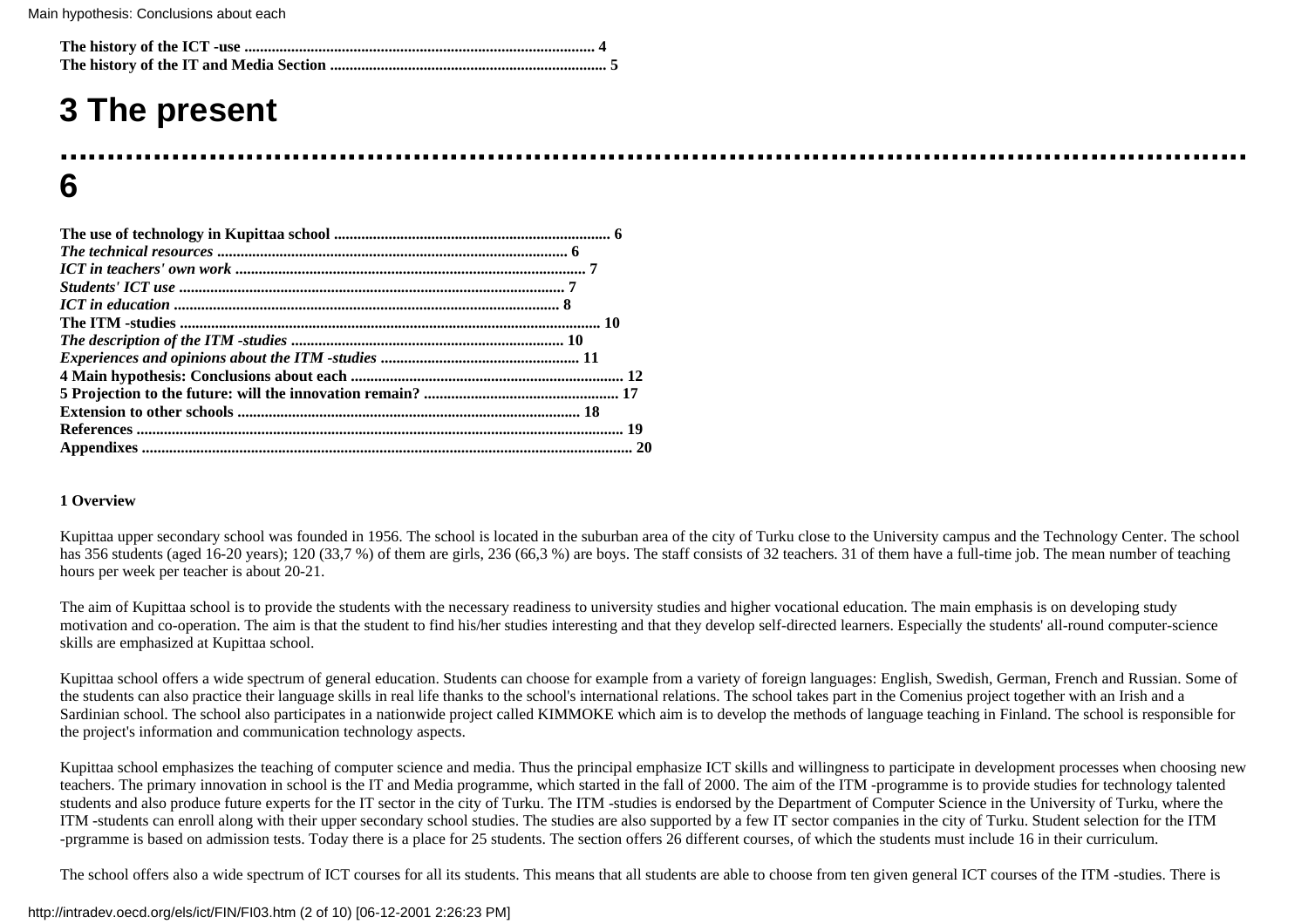also one obligatory ICT course for all. Even thought the curriculum of Kupittaa school is highly ICT orientated, the daily ICT use in teaching is not so straightforward. That's because in Finnish upper secondary schools the national matriculation examination, which does include hardly any of ICT knowledge, directs much of the school work and have a remarkable effects on teaching practices.

## **2 The past**

## **The history of the ICT -use**

Kupittaa school has long been technology orientated and has emphasized the teaching of computer science. The school started its ICT teaching as early as 80's. In the beginning there was taught mainly Basic -programming languages, but even in the middle of 80's there was 3-4 courses of ICT, which included programming as well as word processing and spreadsheets. There was also some excursion into IT -business and courses which dealt with societal impact of ICT. Among the first teachers who used ICT in their own subject teaching - in addition to ICT teacher- were language teachers, especially Finnish language teachers. They use mainly word processing for reading and writing practices. There was also some kind of mathematics software, which was in use of few mathematics teachers. In the beginning of 80's the school had three CP/M -operating system computers for teaching and in the middle of 80's the amount was ten. There was possibility to transfer images and sounds between computers. Late 80's school acquired its first modem. In 90's the amount of computers and other hardware increased and also improved.

In the beginning of the ICT teaching and especially in the use of ICT in general there were many different kind of problems. Particularly there were only a few capable computers and other hardware, which limited the teachers' and students' use of technology. Also most teachers ICT skills were not good enough even for the simply use of computer, not to mention pedagogically meaningful use. That was partly because software were sometimes difficult to use and they were not pedagogically usable for teaching or learning. One problem was also lack of money. There was not enough money for buying capable computers or other hardware nor practical software. It was also difficult to decide which kind of hardware to invest in or who is the one who should make the choices.

During the years those problems however decreased. Today there are no such technical problems with computers or other hardware. Either lack of money is not problem as similar as it was earlier. That's partly because the school acquire lots of support (i.e. hardware and software) from its IT business collaborators. Also teachers technical - and increasingly pedagogical - skills has remarkable improved since the beginning of the use of ICT.

## **The history of the IT and Media Section**

In 1997 the principal of Kupittaa school changed and her successor planned some more distinct focus on the curriculum and teaching of the school. Because the school was already technology orientated and had strong base on its ICT teaching it was easy to choice the focus. There was also need for such technology project in university- and business world as well as at the level of Turku region. The project might provide students places for further higher education and also produce future experts for the IT sector of Turku. That was also part of the local development strategy of the city of Turku.

Although Kupittaa school started its ICT teaching as early as 80's and tried also to appeal for an ICT orientated curriculum, the actually idea of IT and Media Section brought out particularly with change of the school principal in 1997. Though the whole school was involved in creating new innovation, the new principal was actually the one who made the idea come true.

The development of ITM -section started in spring 1999. Though the school principal was - and still is - the one who led the whole project, there was also a group of teachers who were in essential role of the project development. The project's teacher-group has still major role in ITM -studies' development and enhancement along with the school principal. According to the school principal the enhancement and the development of ITM -section requires continuous activity from the teacher-group and the school principal but also commitment of the whole school.

The IT and Media programme started properly in the fall of 2000 when the programme received its first students. According to the school principal there were no actual problems or other major barriers in the beginning of ITM -studies. The only major problem was and still is lack of space in the school building. There was room only for a few computer classrooms which was not enough for the school needs. However there came out some problems during the ITM -studies. For example it turned out quite difficult to fit students practical training and university lectures in the curriculum and their other lessons. The other problem was and still is lack of pedagogically meaningful digital teaching and learning material.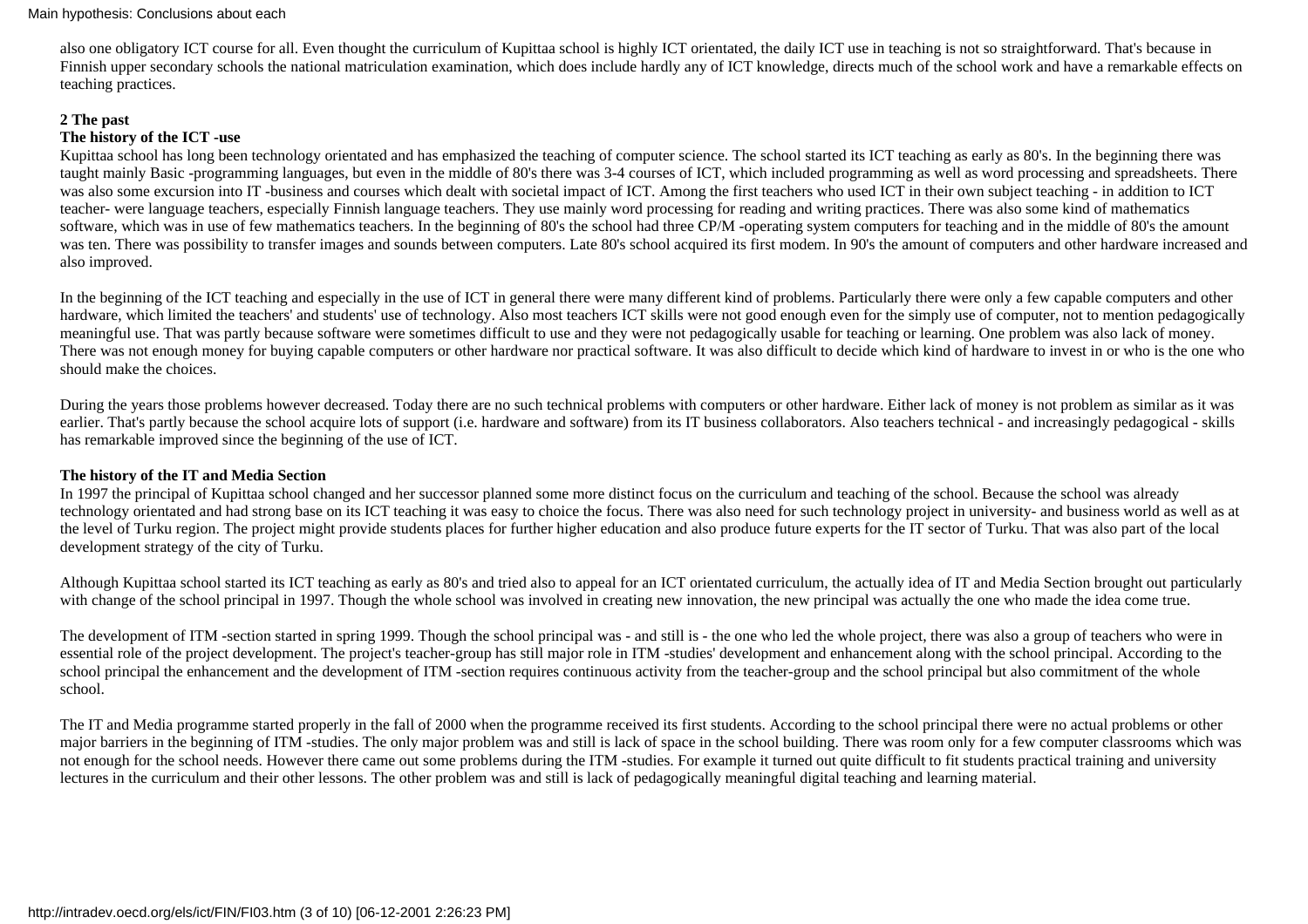# **3 The present**

#### **The use of technology in Kupittaa school**

#### *The technical resources*

The school has nowadays good technical resources. There are 100 computers from which 93 are multimedia computers. Computers are located in five computer classrooms and separately in other classrooms. Almost all (95) computers have Internet access through the local network. Four computers are located in the staff room and they are exclusive for teacher use.

Those 100 computers are also for the use of students of Kupittaa lower secondary school, which has about 350 students. Despite of that the student-computer ratio is still quite good: one computer per seven students. Noteworthy is that those computers are more often used by upper secondary than lower secondary school students so the actual student-computer ratio in Kupittaa school (upper secondary) might be even lower than seven. However this amount of computer is still very good as against other upper secondary schools in Finland. In 1997 the student-computer ratio in upper secondary schools (which has over 250 students) was about one computer per 18 students (Sinko & Lehtinen 1999).

Kupittaa school has one digital video camera and facility for video editing. There is also other technical resources like scanners, laser printers, video projectors, CD-Rs etc. In teachers' and students' use there is some computerized teaching and learning material for subject such as mathematics, foreign languages, geography, technical subjects and computer science.

## *ICT in teachers' own work*

Almost all of the teachers of Kupittaa school use ICT in some way in their own work and about third of them use ICT regularly. According to the results of Teacher ICT Practices Survey (see Appendix B), teachers are most comfortable with using word processing, sending and receiving e-mail and searching for information on the Web. Those are also the skills which they thought are most important for their own teaching. Most uncomfortable teachers are with programming, creating Web pages and developing a database. They also thought those are not useful skills for their own work. Teachers rated their ability to use computer on average fair. Teachers' ICT skills are, indeed, quite heterogeneous: some of them have advanced skills while some knows nothing much about computers. However, most of the teachers are somewhere between.

## *Students' ICT use*

In Kupittaa upper secondary school students use ICT quite often, particularly ITM -programme students. One teacher estimated that all students use ICT in some way approximately 60 minutes per school day depending on their teachers and subjects topics. According to school principal and interviewed teachers students ICT skills are quite good on average, though there is also students who knows hardly anything about computers. A case apart are of course ITM students, who have very extensive knowledge about computers. Overall most of the students use computers fairly independent way and they also help one another during lessons. Some teachers estimated that about 2/3 of students have computer at home or at least they have good chance to use computer outside the school.

The question of difference between boys and girls game out during some interviews. One teacher mentioned that there is difference of motivation between boys and girls in using ICT in learning. Teacher though that girls might prefer more working traditional ways and this make also differences in ICT skills. One ICT teacher said too that all that time she has been teacher (since 80's) boys have had much better skills and they have been more interested in computers than girls. This is even girls are today becoming much more interested in ICT than before.

Difference between low and high ability students as users of ICT is rather complicated. According to some interviewed teachers students with better academic skills might learn better in anyway, besides they might adopt ICT skills better and quicker than low ability students. However this is not so straightforward. Using ICT in teaching and learning might motivate low ability students even more, but a problem is if they have ability to use computers in appropriate way. One teachers said, that sometimes it takes for some students too much time to learn how to use computer or some special software. Also the huge amount of information in WWW is problem for some students, especially for those who has low information processing skills.

#### *ICT in education*

When considering the ICT use in Finnish upper secondary schools in general, there are couple of factors we must take into account. One thing that have a remarkable effect on the actual school routines and teaching practices in upper secondary school is *the importance of the national matriculation examination*. Matriculation examination is the graduation examination which all the students have to pass in order to graduate from the Finnish upper secondary school. The matriculation examination directs much of the school work, and unfortunately sometimes in Finland it feels like the matriculation examination and students' good achievement in them are the only aims in upper secondary school. Because the matriculation examination does include hardly any of ICT knowledge there's a tendency in upper secondary schools to stress the contents of the matriculation examination in every day teaching, and not development of ICT skills or other more general cognitive abilities. It can also be seen that the integration of ICT into every school subject doesn't seem to be important thing for students or even for teachers, since they cannot see the link between the ICT use and the achievement in the matriculation examination.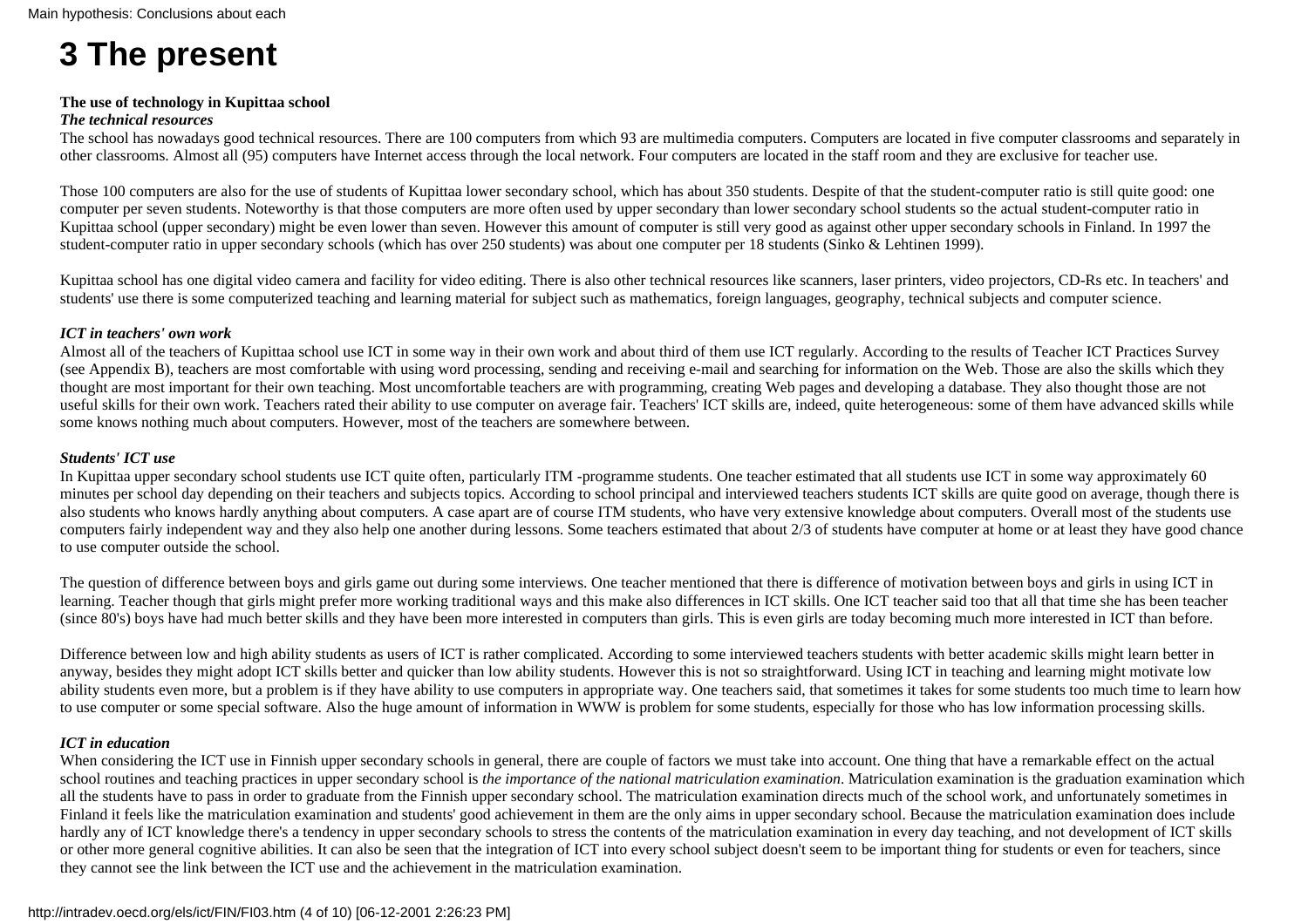According to the teacher interviews, other main reasons why not to use ICT in teaching is that they feel they don't have enough time to design computer assisted learning environments nor to enrich their teaching with the use of technology. That's partly because the school year is divided into five time periods, and the amount of studied content in each period is quite huge. Both of these above mentioned factors, the emphasis on the matriculation examination and the shortage of time, can be regarded as the characteristic features of the Finnish upper secondary school.

According to interviewed teachers they tend to use ICT if they consider its as sensible and convenient for their teaching and learning aims. From teachers' interviews and ICT survey (see Appendix B) there came out several common ways in which ICT is used in education:

- 1. as a learning content. This is naturally the most common ways to use ICT in education especially when it comes to ITM -studies. Also all the students of Kupittaa school must take one compulsory ICT course in their first year. Some of non-ITM students take as well other optional ICT courses.
- 2. as a tool for information processing, which includes writing, information searching, data calculation etc. Especially information searching on the WWW is quite widely used in education (maybe the most common way). Use of WWW has decreased compared to previous years, although according to one interviewed teachers it's sometimes extremely difficult - for both teachers and especially for students - to find there appropriate materials and documents. Also word processing software are often used for writing different reports and essays.
- 3. *presentation and illustration*. Many teachers use different kind of presentation programs (e.g. PowerPoint) for information representation. According to one teacher this would be more widely used if there would be video projectors in every classrooms. Now the use of presentation programs depends on if teacher have video projectors in usage or not.
- 4. computer assisted learning. This is mainly used in foreign language learning, where they have different kind of computer programs and CD-ROMs for language teaching and learning. Such programs are also used to certain degree in some science topics, for example in geography, where teacher use special digital learning material and programs with his students.

#### **The ITM -studies**

## *The description of the ITM -studies*

The ITM -studies in Kupittaa school consist of 26 courses, which cover different areas of computing, information and communications technology, media and contents production. All the courses last about 7-8 weeks, i.e. one school period, and there are always five lesson of each course per one school week. The last week of each period is so called "examination week", when there are examinations of all the different courses of that particular period. So there is somewhere around 30-35 lessons and one examination of one course per period.

The ITM -courses deal with the themes like programming, digital communication, media criticism, graphics and image editing, and electronics. Though every ITM -course is not linked directly to computer technology, the one of the main aims is to integrate the use of ICT into all kinds different themes in the ITM -studies (e.g. in media criticism students become familiar with the contents found in World Wide Web or in TV; in the course of creative writing the students use word processing programs; or in newspaper course they get acquainted with the ICT as a tool of journalist).

Part of the courses are offered by the teachers of the Department of the Computer science at University of Turku. The students in the actual ITM -rogramme have to take ten compulsory courses out of those 26, and furthermore they choose six or more according to their own interests (minimum 16 ITM -courses). Also all the students of school can take the courses as much as they want, but only the ITM -students participate in work training and visits in the IT companies. Instead of that both the ITM and non-ITM -students can receive credits in studies of computer science at the University of Turku. The ITM -students will take the normal upper secondary school courses in addition to ITM -courses, so their school-leaving certificate is somewhat bigger than non-ITM -students' certificate.

The ITM -programme is now on its first actual year, and there are 25 ITM -students selected via the admission tests. The gender distribution of ITM -students is strongly unbalanced, because only two of the students are girls. That's partly due the initial emphasis of school innovation was on IT and computing, and the school is now investing more on media and contents production in the next year's admission tests. There is a little fear in Kupittaa school that all the students in the ITM -programme are boys and computer specialist (so called nerds or computer freaks), and the school wants also female ITM -students to the programme. In the future (year 2002) the amount of enrollment in ITM -studies will be doubled to 50.

## *Experiences about the ITM -studies*

Because ITM studies is just on its beginning there weren't much experiences about it. However, all interviewed teachers, principal and students have mainly positive opinions about ITM -studies. Even those teachers who don't use ICT themselves, thought that ITM studies and ICT use in general has its own important place at school curriculum. Especially teachers and principal emphasize the importance of co-operations with business and university world, which they mentioned to be very significant for both school and students. They also though that due to ITM studies all students could get better ICT skills for their future needs.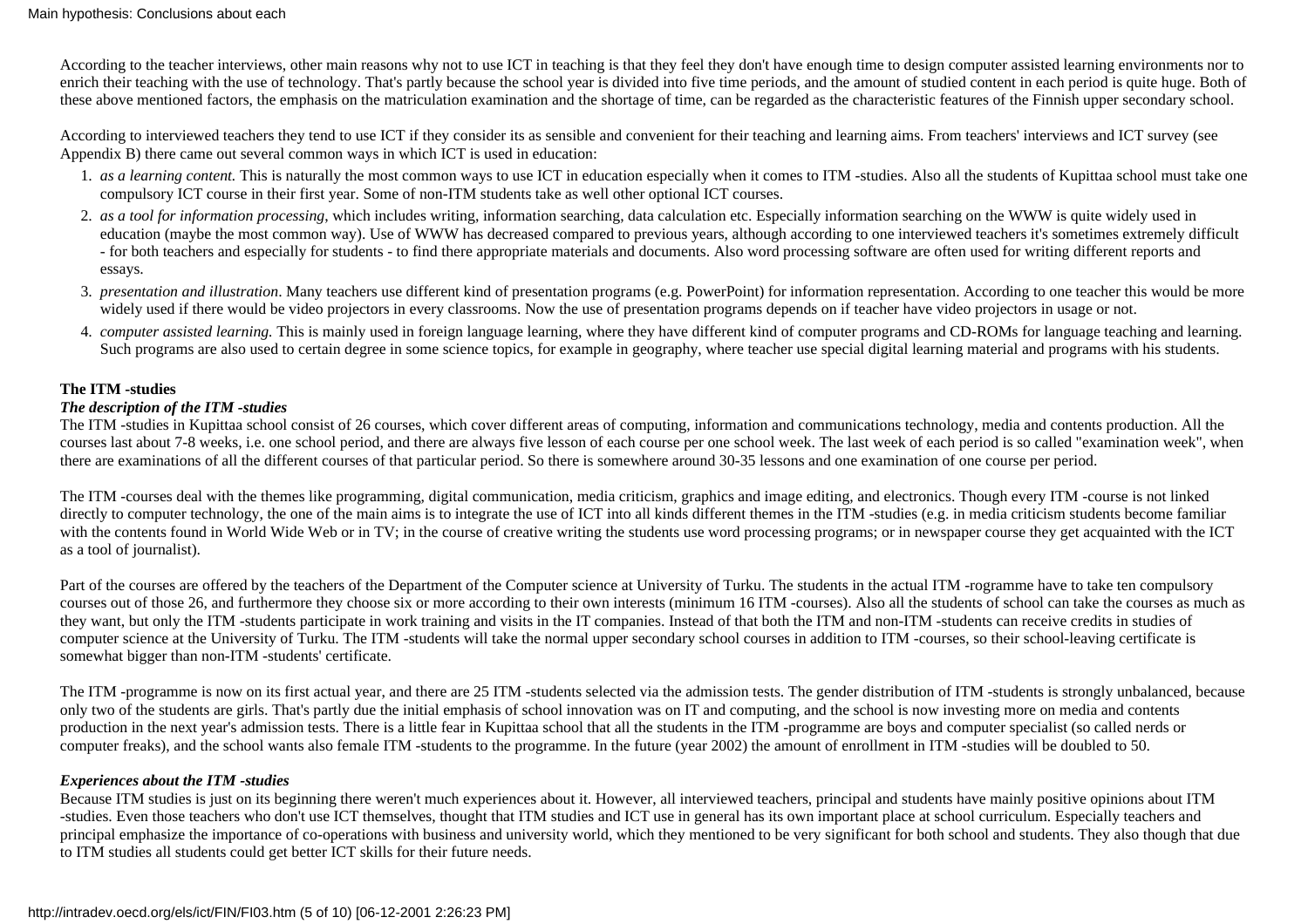However, in the beginning of ITM studies there was little fear that ITM students might build up their own separate group and then there would be two groups of students: the 'better' ITM students and the 'average' non-ITM students. The tendency was this for a while, but today there is no such groups or other sorting by students or teachers.

Overall interviewed ITM students were satisfied with ITM studies and their school selection. They also have positive expectations about the effects of ITM studies on their prospects for future education and career. Especially students prefer the way which ITM studies are carried out compared to general upper secondary school lessons. That's because of quite widely used collaborative and project-based working methods and sociable atmosphere in ITM lessons. Anyhow, they hoped for better organization and guidance in practical study matters. According to the students the only real disappointment was the lack of summer jobs via ITM practical training, contrary to what was promised.

## **4 Main hypothesis: Conclusions about each**

*1.Is technology a strong catalyst for educational innovation and improvement or does it serve only as an additional resource for improvement.*

In the beginning of the school reform, technology could be seen as a strong catalyst for efforts to improve of Kupittaa school. Especially at the school level the aim was - and still is - to raise the profile and academic standards of Kupittaa school with the technology emphasized curriculum. At the level of Turku region the aim of the Kupittaa school's IT and media emphasizing is to provide technology talented students with better opportunities to continue higher education in ICT and to get future jobs at IT sector. Naturally the teaching of computer science follows quite closely the development of ICT, and the trends in the field of computing affect strongly to the teaching. Also the associate companies have their own impacts on the teaching of IT and media when they provide training, equipment and practice jobs to the ITM -students. However, the answer is not so unequivocal, since the whole school innovation is not so technology-biased when we look at the actual teaching and learning practices.

At the level of individual teacher and student school practices the development is not so technology-led, because many of teachers use computers in their teaching in an innovative and pedagogically meaningful way (e.g. Project-based and collaborative working with computers; students producing own web pages or programming relating different projects and subjects etc.). Interviewed teachers pointed out that technology should be used on terms of students' learning. They consider technology as a tool or resource which can help to achieve teaching and learning goals, but not as essential by itself. They also added technology have to bring some additional value to the teaching, otherwise teaching can be done without the use of technology. Right now the emphasize on school is moving from the teachers' technical skills to think the use of computers in their own teaching in a pedagogically meaningful way, i.e. there is a shift going on from technology-led development to a more pedagogical-led one. At the moment the teachers' technical skills and the school's computer resources are up to date, so in near future there is a good chance to develop new pedagogical ideas and teaching practices in using of technology in every subject.

To summarize the role of technology in school improvement, it's difficult to separate technology and the whole school innovation process from each others. There may not be found any single innovative pedagogical force that drove the school reform, but the school's IT and media emphasizing can be seen as a key to improve the school's academic standards and reputation. School's ITM-studies is expected to interest academically better and talented students in attending to Kupittaa school. There may also be intentions to bring the standards of teaching and subject content in Kupittaa school closer to the university level, and this is thought to accomplish with technology oriented curriculum and close collaboration with the Department of computer science in the University of Turku. In all, at the school level the technology can be seen as a catalyst of the school improvement.

## *2. Did the diffusion of use of ICT in teaching followed the traditional diffusion pattern (as outlined by Rogers 1995) or did different diffusion patterns occurred.*

Quite clearly the diffusion of the use of ICT among teachers in Kupittaa school has followed the traditional diffusion pattern. The actual ICT use is not evenly occurring throughout the school, and there are even big differences in ICT use between different teachers and subject matters. Although almost every teacher is using ICT in a way or other in their work, the overall rate of actual teaching use of ICT is something like 50 - 50, so half of the teachers do use ICT in their classrooms regularly and other half use seldom or very little. There can also be identified the groups of early adopters, late adopters and resisters as proposed in the traditional diffusion pattern.

The teachers who belong to early adopters and/or innovators are characterized as peoples who are dynamic, venturesome, willing to develop themselves and their teaching practices, and not afraid of change, just like hypothesized in the theory of Rogers (1995). Usually they are also younger teachers. Interesting is that teachers' previous technological or computer skills could not be seen as important factor to explain adoption of ICT. Many of early adopters didn't have any better technological skills than teachers who adopted ICT later. The group of teachers who started later or are currently little by little starting to use ICT (late adopters) were mainly older ones, and common to them is the tendency to hold on the teaching routines they have accustomed to. By participating in different ICT training and getting support from their fellow teachers the group of late adopters is now starting to use ICT different ways and more often. Now the school's aim is to integrate the use of ICT in every day teaching in every subject.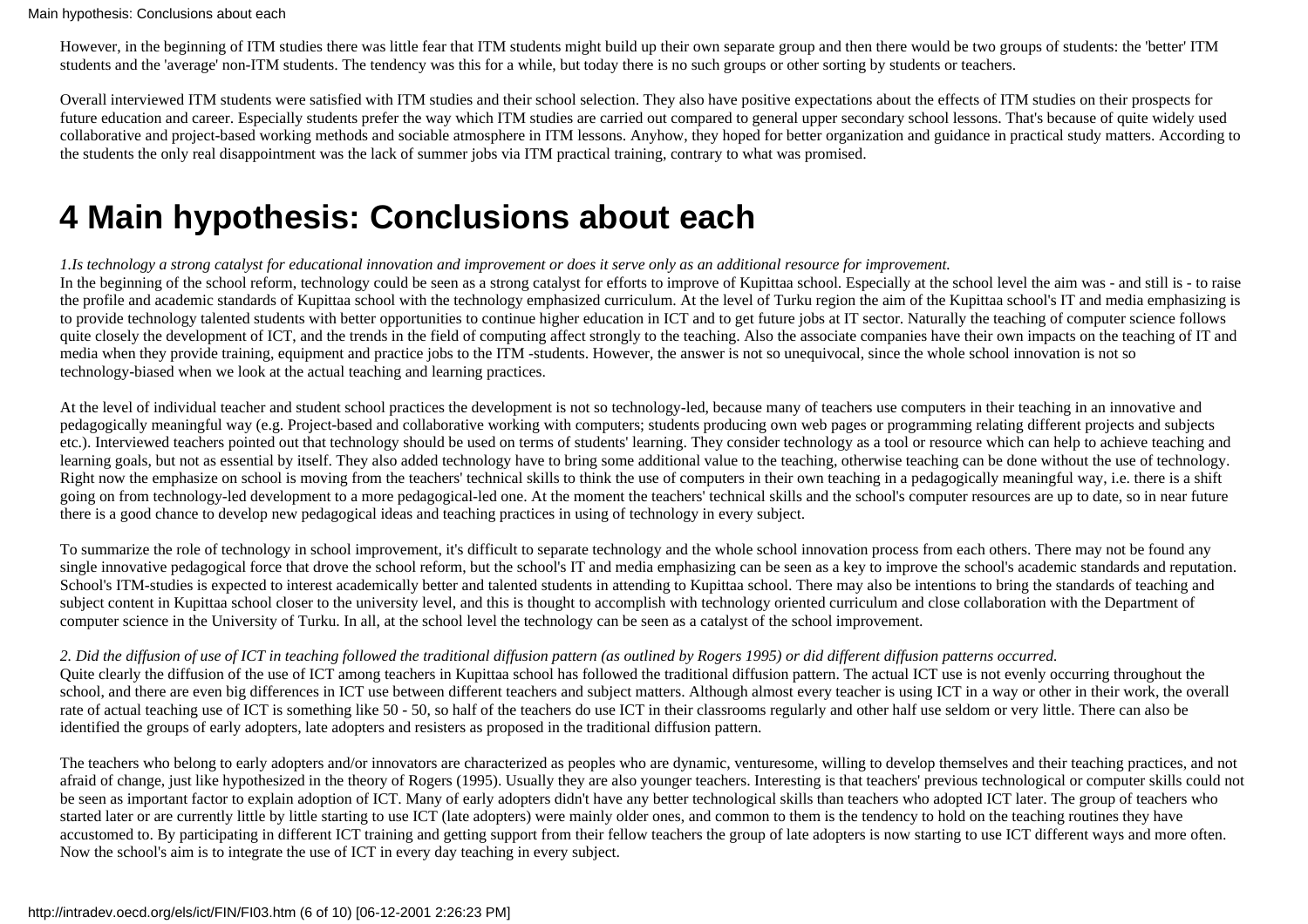#### Main hypothesis: Conclusions about each

At Kupittaa school there can be found only two teachers (mathematics and religious education/philosophy teachers) who can be identified as resisters (so the ratio of resisters is much smaller than suggested in Rogers' (1995) model. Nevertheless the resistance of these teachers is not in any way active, and both of them have even participated in some of school own ICT training sessions. Other resister has a little skeptical view about ICT and she has expressed arguments against school's ICT orientation and has questioned the meaning of school's ICT innovations. Common to both of them is the fact that they don't use computers in their teaching in any way, but they haven't felt any pressures on the part of other school staff or administrators to use technology. The main reason why teachers don't use ICT or use it very little in their teaching is the shortage of time. They complained they don't have enough time to use computers in classrooms, because upper secondary school courses are scheduled so tight and there is so much content in each course to go through.

#### *3. Has the successful ICT implementation depended mostly on staff competence in integrating ICT into instruction and learning or has the school's technological infrastructure and students' ICT competence determined outcomes more than staff competence.*

First of all, staff and students' ICT competence and technological infrastructure are all very important factors in successful ICT implementation, and it's very difficult, even impossible to compare their effects on teaching and learning processes. In fact, successful ICT implementation in schools depends on all of those above mentioned factors.

In a case of Kupittaa school the school's infrastructure may have strong effects on successful ICT implementation, because technological resources made it possible to use technology in teaching. Because school have so many computers and computer classrooms (labs) teachers could integrate the of computers in many subjects, not only in teaching of computer science. But when teachers started to use computers in teaching their own ICT skills as well as their students' skills too developed. And by using ICT more than before teachers could also develop their so called educational technology skills (i.e. skills and knowledge about using ICT in a pedagogical way) and they started to think new ways to integrate ICT in their own teaching. Of course students' ICT competence is also an important factor, but if teacher is skillful enough he/she can guide and support every student development in his/her own level paying attention to the student's ICT skills. To summarize, both hypotheses are true; the successful ICT implementation needs *staff and student ICT competence* to get things going, *technological resources* to enable teachers to use computers, *teachers' integrating skills* to use computers in a way that supports students' learning. One thing that have not brought out yet is the quality of computerized learning materials, which may also affect on success of ICT implementation.

*4. Will the gaps in academic performance between high and low poverty (more advantaged and disadvantaged) students increase or not when all students have equal access to ICT.* It's very difficult to conclude how ICT impacts on academic performance of students having different socioeconomic background, because there have not been any measured tests of ICT impacts on learning in Kupittaa school. The interviews supports the supposition that better and more skillful and advantaged students will always learn more and better than disadvantaged students no matter which teaching methods or learning material/media is used in. The gaps between advantaged and disadvantaged students will probably remain the same or they might even little narrow, but it's unlikely that the gaps will increase if the students have equal access to use ICT in school. The reason why ICT may narrow the performance gaps is the extra motivation and inspiring force computers bring in teaching and learning situations. The use of computer in classroom brings variety in normal school work that may attract particularly more disadvantaged students and may make them work more on learning task (i.e. increased task-orientation).

According to the principal and teacher interviews the socioeconomic background of students is not so important factor, because all the motivated students will always find a suitable place to use ICT and work with it. The key factor is students' motivation and desire to learn, not the social or economic background.

## *5. Does the successful implementation of ICT lead to the same or higher academic standards in spite of the low quality of many ICT materials or does ICT use lead to a lowering academic standards as students spend more time on marginally beneficial ICT materials.*

In a case of Kupittaa the school can be seen to get in cycle of positive development as a result of school's ICT emphasizing. As a result of IT and media -programme the profile and esteem of Kupittaa school have become better in the eyes of students, parents and teachers. The self-esteem and work motivation of teachers have improved, which may affect positively on their teaching practices. The risen reputation of school is also affecting on the level of student applying for a Kupittaa school, because more academically talented - especially IT gifted - students are now interested in to get in this particular school. As a result of this school's better reputation, the incoming students are now better motivated for school work and learning than before. This affects also on the academic standards of Kupittaa school. At the level of the whole school the implementation of ICT has led at least to the same academic standards, but it's likely that the ICT use has even lifted up the standards.

In general, in Finland the ICT is used in schools more like a tool than in delivering instruction (e.g. CAI) or presenting different kinds of learning materials. It can be concluded that the relationship between the teachers and the learning material is not so strong in Finnish schools, so the Finnish teachers are not so depending on the learning materials and the quality of them.

#### **5 Projection to the future: will the innovation remain?**

The possible main reason not to continue ITM -studies in future is that the present principal would leave the school and his successor wouldn't support the innovation. In this case teachers who has used ICT for a while would surely continue to do so, but the proper ITM -studies might end. Also some other key persons like ICT teachers might leave the school. According to one

#### http://intradev.oecd.org/els/ict/FIN/FI03.htm (7 of 10) [06-12-2001 2:26:23 PM]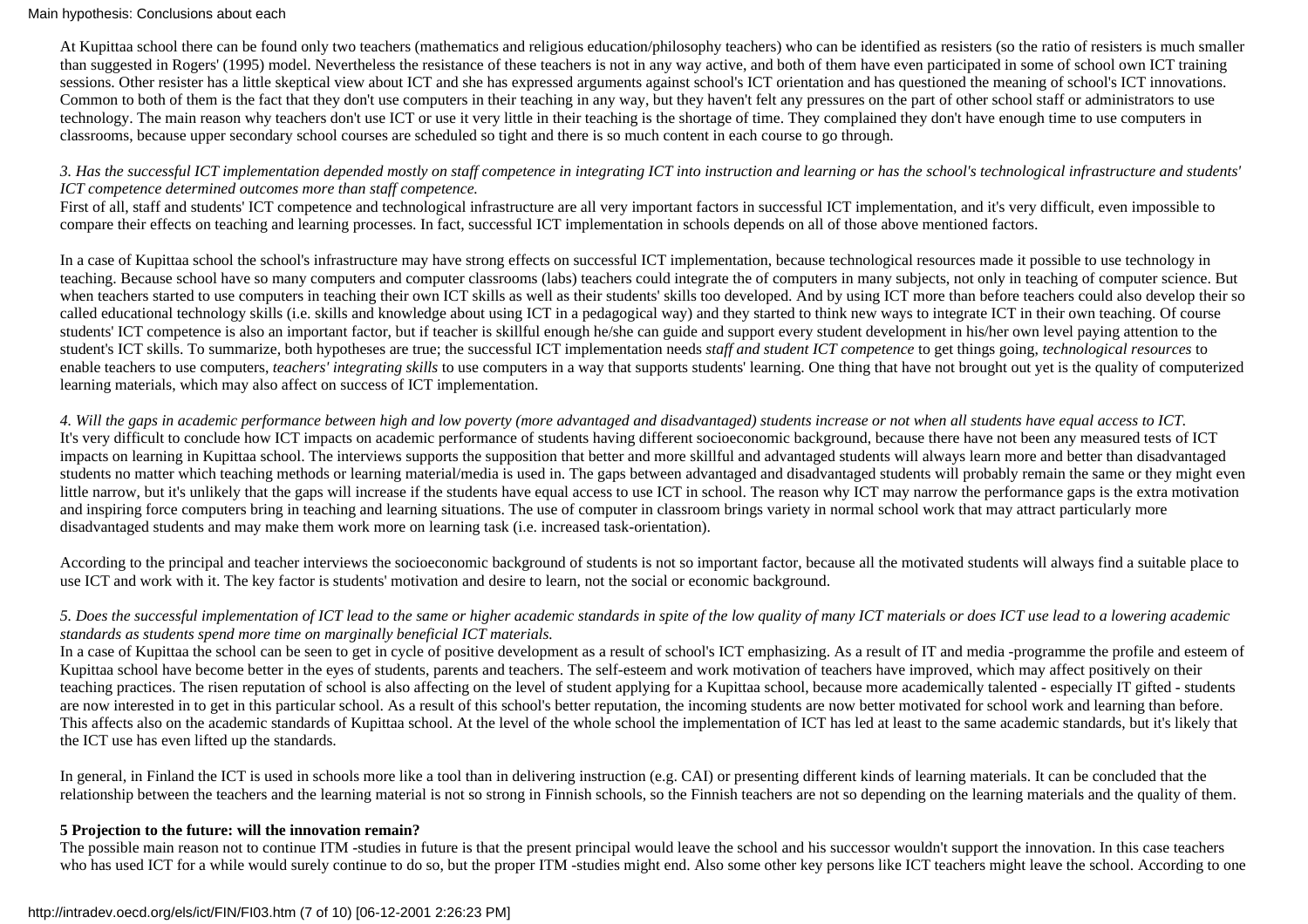#### Main hypothesis: Conclusions about each

of the ICT teachers "it would be hard to stay to mourn in ruins".

Anyhow, such a course of events is not likely to happen in foreseeable future. Meanwhile it is very likely that ITM -studies will continue and develop in Kupittaa school. The arguments for the continuing ITM -studies are as follows:

- school has long been technology orientated and it has a strong base on its ICT teaching. The school has have ICT teaching as early as 80's**.** Accordingly it is very likely that school will 1. continue this tendency also in the future.
- -section is just on its beginning and there is strong need for it both in university world and IT business sector of Turku. There is also growing need for students direction. Students 2. could profit from ITM -studies as well as the use of ICT in general and acquire all-round computer-science skills for the future.
- 3. school has many key personnel, especially the principal and the project's teacher-group, who are strongly committed to ITM -studies and have understanding about the present situation. They have many new visions for the future and also skills to carry out those visions.
- 4. school has many close ties with their collaborators. ITM -studies is supported by a few IT sector companies of Turku and the school is in strong co-ordination with them. The school has also many collaborators in the University of Turku and ITM -studies is endorsed by the Department of Computer Science.
- 5. are strongly committed to ITM -studies and the use of ICT in general. Even if there are also teachers who don't use ICT so regularly or at all, there are no disagreement over ITM -studies or use of technology as a whole. Teachers understand the benefits of the project and its pedagogical ideas. The school also supports the teachers' use of ICT, but don't force to use it.

Overall, it is evident that there is - and will be - quite clear trend at Kupittaa school to distinguish from other upper secondary schools and to have its own special focus on curriculum and teaching. With ITM -studies and ICT orientation the school will raise its profile and also academic standards, which might increase its famousness.

#### *Some possible problems in the future*

Kupittaa school intend to increase amount of ITM -section students in the future. Even this is essential for the development of ITM -studies, it might cause some kind of problems in acquiring places for students practical training. The main problem is not as having more collaborators much finding places for practical training near the school region. That is because students couldn't spend too much time in travelling from other place to another during the school day.

#### **Extension to other schools**

This kind of innovation is firmly dependent on co-operations with university as well as business world. Because of this it would be quite difficult to arrange especially in small cities if there's not enough IT sector business or even university. According to Kupittaa school's principal even in the city of Turku (which is one of the largest cities of Finland) it would be quite difficult to have another exactly identical project.

Further innovations of this kind would need person/s, who want strongly commit to the innovation and have ability to make and maintain connections to the possible co-operators. It would also need both ICT and media experts and other motivated innovators, who want to develop the innovation. But most it would need up-to-date technology resources, teachers training and consultation as well as continuous pedagogical and technical support. In this case all the ideas of innovations are possible extend any other school.

## **References**

Rogers, E. M. 1995. Diffusion of Innovations. Fourth edition. New York, N.Y.: The Free Press. Sinko, M. & Lehtinen, E. 1999. The Challenges of ICT in Finnish Education. Publications of Sitra 227.

## **Appendix A: Methodology**

*The data collection was carried out by means of:*

● *with key personnel*

*(includes 5 teachers, two of them was technical specialist teacher, the principal and three students of ITM section)*

#### http://intradev.oecd.org/els/ict/FIN/FI03.htm (8 of 10) [06-12-2001 2:26:23 PM]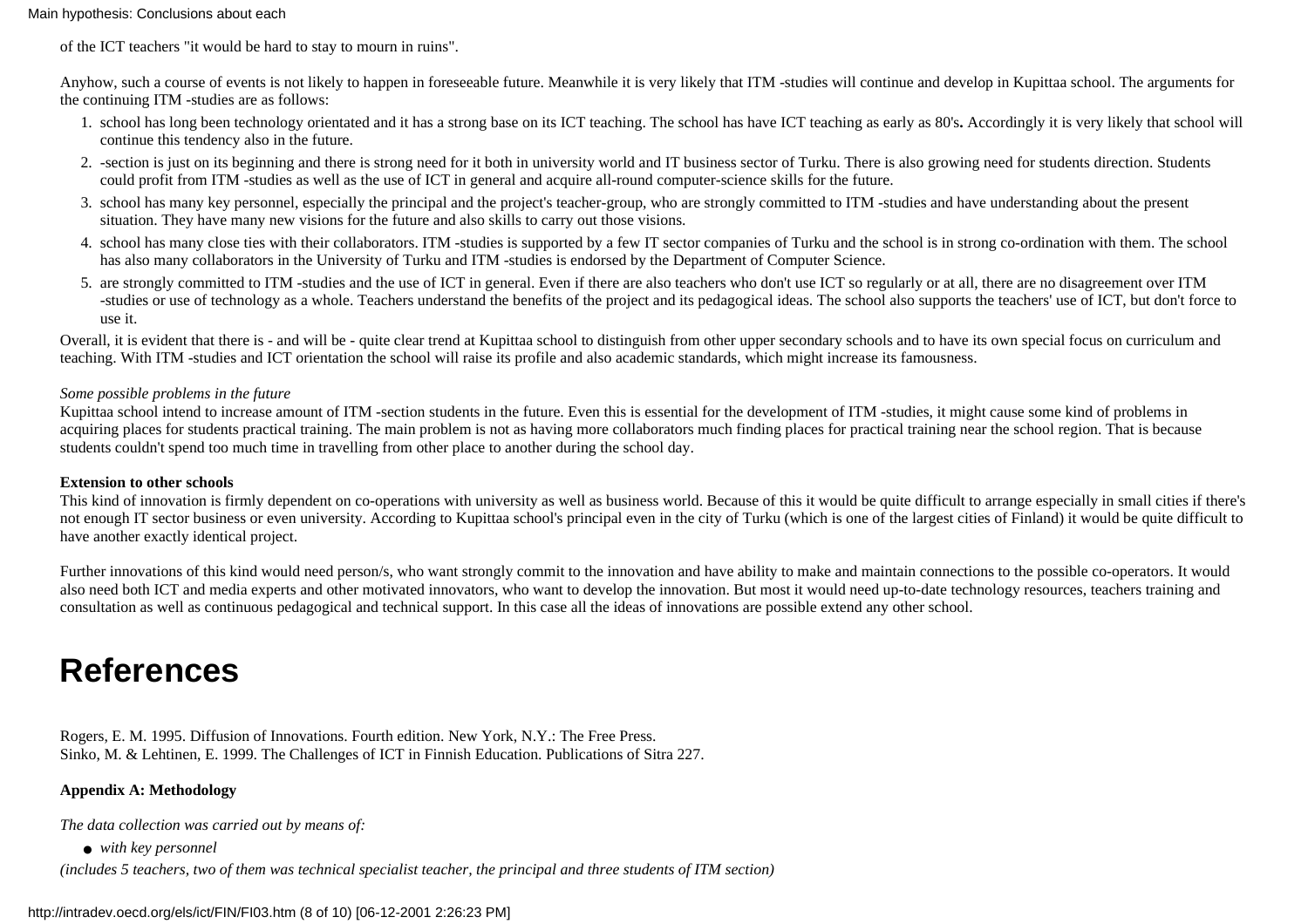Main hypothesis: Conclusions about each

● *of classroom*

*(includes ITM section lessons and ICT and languages lessons)*

● *practices survey (n=9)*

*The first contact for this case study with Kupittaa Upper Secondary School was made, in the form on site visit and appointment with the school principal, on January 2001. The actual data collection took place between January and March 2001. The total amount of visits in the school was 15 and they were carried out by two researchers. Some interviews were also augmented by e-mail. In order to increase the reliability of the interpretations made on the basis of the data collected, the study and the conclusions were discussed with other Finnish OECD case study researchers.*

## **Appendix B: Teachers' responses to the ICT survey**

Table 1: The teachers' self-reports regarding different ICT practices (N=9)

| How comfortable are you with using a computer to do each<br>of the following? | Very comfortable | <b>Comfortable</b> | Somewhat comfortable | Not at all comfortable |
|-------------------------------------------------------------------------------|------------------|--------------------|----------------------|------------------------|
| write a paper                                                                 |                  |                    |                      |                        |
| search for information on the WWW                                             |                  |                    |                      |                        |
| create and maintain web pages                                                 |                  |                    |                      |                        |
| use a data base                                                               |                  |                    |                      |                        |
| develop a data base                                                           |                  |                    |                      |                        |
| send and receive e-mail                                                       |                  |                    |                      |                        |
| write a program                                                               |                  |                    |                      |                        |
| draw a picture or diagram                                                     |                  |                    |                      |                        |
| present information (e.g., use PowerPoint or equivalent)                      |                  |                    |                      |                        |

## **Table 2: The teachers' self-reports regarding different computer-related skills in their teaching (N=9)**

| How important is each of the following computer-related<br>skills for your teaching? | Very important | <i><b>Important</b></i> | So-so | Not important at all |
|--------------------------------------------------------------------------------------|----------------|-------------------------|-------|----------------------|
| write a paper with a word processor                                                  |                |                         |       |                      |
| search for information on the WWW                                                    |                |                         |       |                      |
| create web pages                                                                     |                |                         |       |                      |
| use a data base                                                                      |                |                         |       |                      |
| develop a data base                                                                  |                |                         |       |                      |
| send and receive e-mail                                                              |                |                         |       |                      |
| write a program                                                                      |                |                         |       |                      |
| draw a picture or diagram                                                            |                |                         |       |                      |
| present information (e.g., use PowerPoint or equivalent)                             |                |                         |       |                      |

**Table 3: The teachers' self-reports of the ICT activities in education (N=9)**